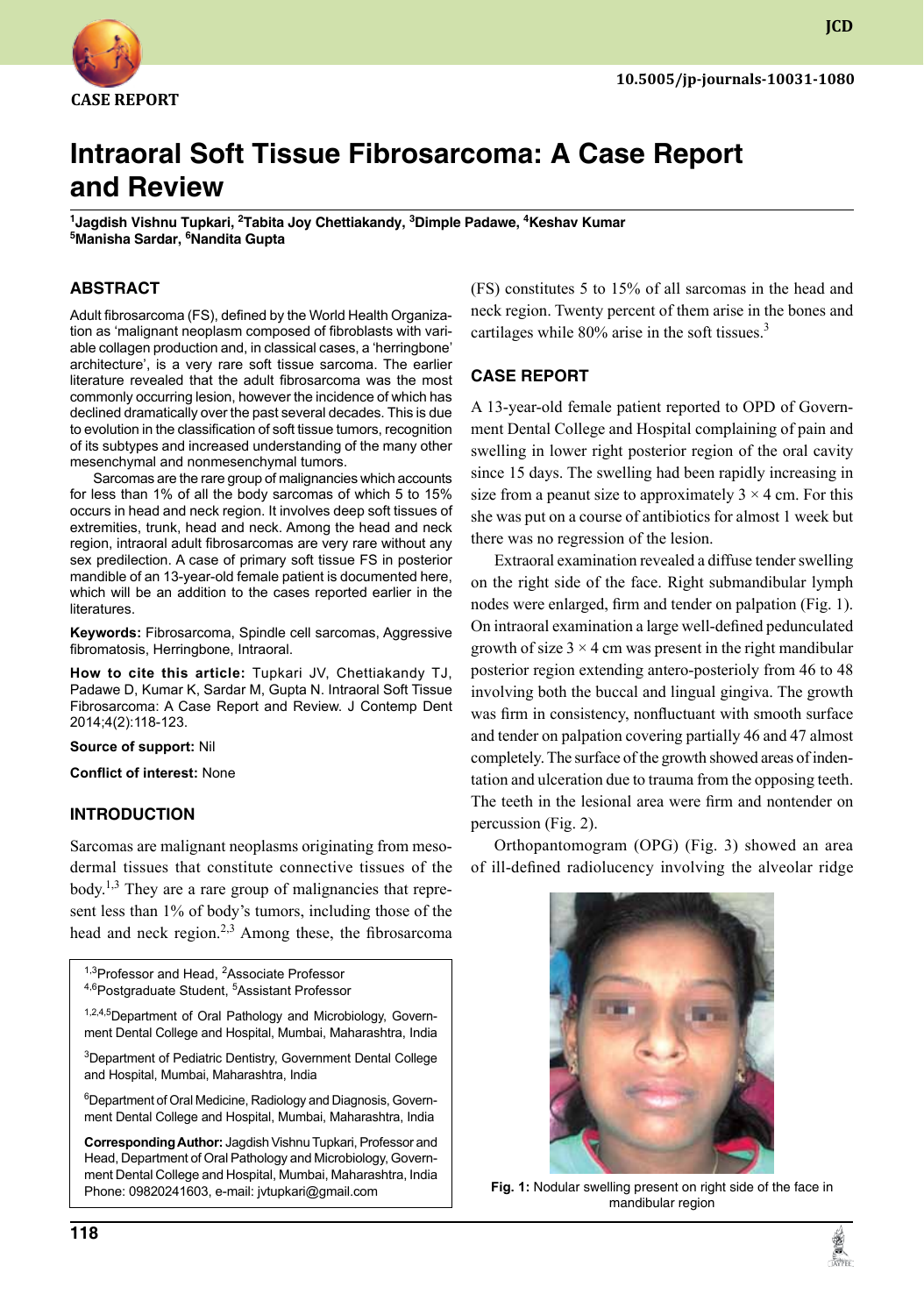extending from the distal root of 46 till mesial root of 47. Bodily displaced 47 was noted in distal direction. Widening of periodontal ligament space was observed with the distal root of 46.

Cone beam computed tomography (CBCT) (Fig. 4) showed an area of diffuse radiolucency involving the alveolar ridge extending from the furcation area of 46 till mesial root of 47. The margins of the lesion were ill defined. Thinning, destruction and discontinuity of buccal and lingual cortical plate was noted in certain sections.

Incisional biopsy was performed. Histopathologically, (Figs 5A and B) scanner view  $(\times 4)$  showed proliferative surface epithelium with highly cellular connective tissue stroma and vascular spaces of varying sizes. Low power view  $(\times 10)$  showed highly cellular fibrous connective tissue stroma comprising of fibroblast-like cells and collagen fibers arranged in interlacing bands or fascicles that run in different directions showing herringbone pattern. High power view  $(x40)$  showed proliferation of spindle shaped fibroblast like cells with variable amounts of collagen and reticulin fibers. The cells were uniform spindle-shaped, multipolar, with elongated oval or round hyperchromatic nuclei. Mild pleomorphism and prominent nucleoli were noticed.

The above findings of H and E sections were suggestive of fibrosarcoma. Further, immunohistochemistry analysis showed strong reactivity for vimentin, CD-68 and focal reactivity for Ki67, whereas for cytokeratin, S-100 protein, desmin and CD-105, no reactivity were noted (Figs 6A to C). Based on these histopathological observations, a diagnosis of fibrosarcoma was confirmed. Following table depicts the reactivity of various IHC markers in order to differentiate the present case from other spindle cell sarcomas/lesions (Table 1).<sup>14,30</sup>

# **Discussion**

Fibrosarcoma was defined by Rokitansky (1842) as a tumor with varieties dependent on 'the form and arrangement of fibres.' Various attempt have been made to classify fibrosarcoma under different catagories. Wilks (1849) considered it as fibroblastic whereas Borst (1902) labelled it as fibroma sarcomatosum. Later on Ewing (1940) described fibrosarcoma, spindle-cell sarcoma or fascial sarcoma under the term of neurogenic sarcoma; as he believed that the majority of them are of neurogenic origin.<sup>4</sup>

However, Staut, dismissed the term neurogenic sarcoma, since it has as little meaning as spindle cell sarcoma. He defined fibrosarcoma as 'a tumor composed of spindle shaped fibroblasts and connective tissue fibers which are wrapped around all the cells rather than forming long wire.'5 In the first, Armed Forces Institute of Pathology (AFIP) fascicle on soft tissue tumor (1953), the term 'non-metastasizing

fibrosarcoma' was placed under the heading of fibromatosis, while dermatofibrosarcoma under fibrosarcoma. However, these lesions were removed from these heading in their 2nd edition (1966). During this time, the concept of the facultative fibroblast (a histiocyte that could appear and function as a fibroblast) had been proposed by Ozzello et al. $6,7$ 

At one time, (Between 1950 and 1975) fibrosarcoma was the most common soft tissue sarcoma. With the introduc-



**Fig. 2:** Pedunculated growth on buccal and lingual gingiva in 46, 47 regions



**Fig. 3:** Orthopantomogram showing alveolar bone loss in 46, 47 region with ill-defined margin. Note: Bodily displacement of 47 in distal direction



**Fig. 4:** CBCT showing discontinuity of buccal and lingual cortical plate noted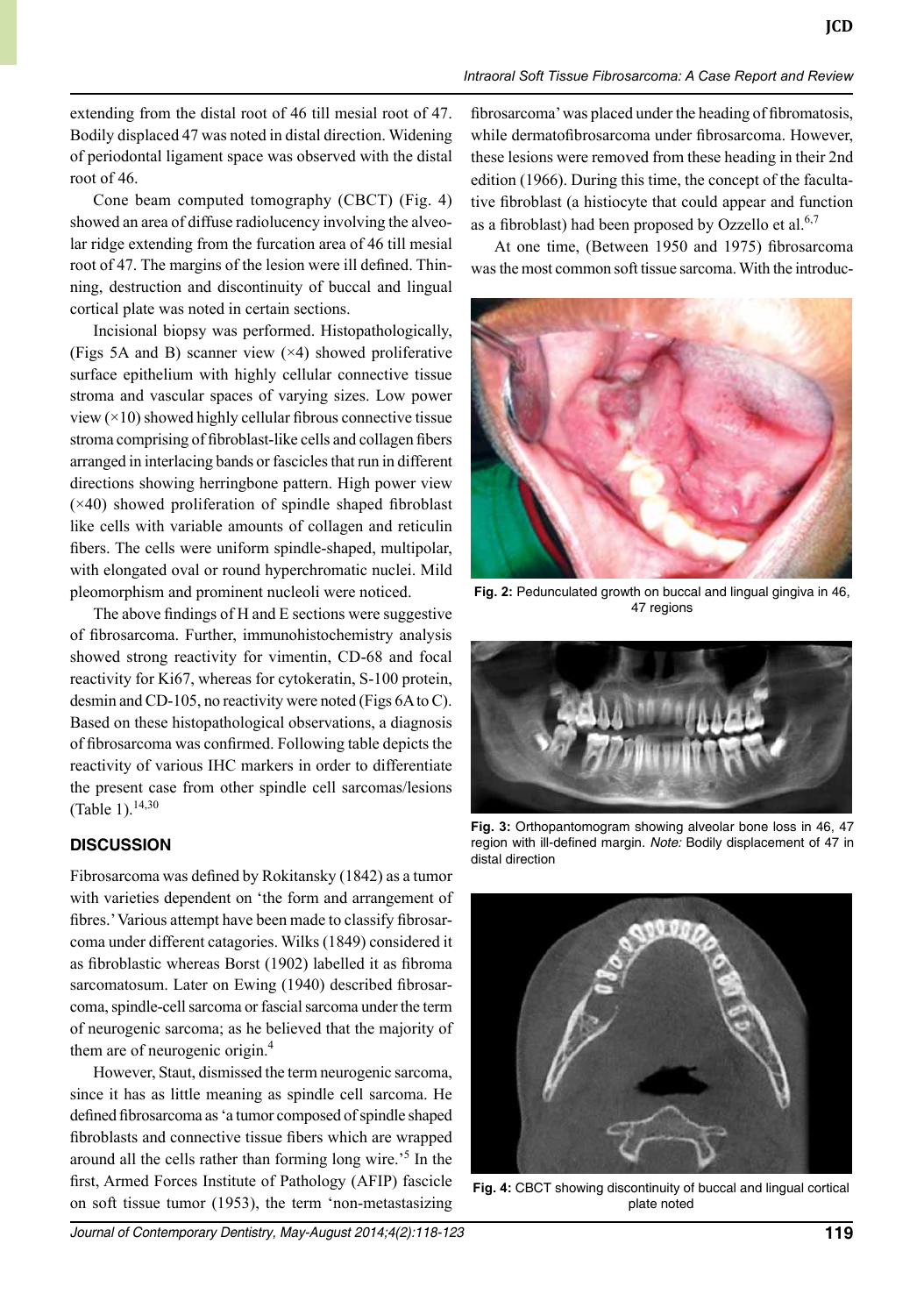tion of electron microscopy and immunohistochemistry, it became evident that many previously diagnosed fibrosarcomas were other spindle cell malignant lesions. <sup>8</sup> Today, FS is defined as a malignant spindle cell tumor showing a herringbone or interlacing fascicular pattern without expression of other connective tissue cell markers.<sup>8-11,13,17,18</sup> Kulander and Bolen defined it as 'a neoplasm of fibroblasts capable of producing metastatic spread.'8,12

Fibrosarcoma may either arise in the soft tissue or of primary intraosseous origin. The latter origin established by Ewing in 1940, and now which has been widely accepted.<sup>8,13-15</sup> Fibrosarcoma may arise as a primary tumor in any

part of the jaws and may be classified as of either central (endosteal) or peripheral (periosteal) type, affecting the bone by spreading from adjacent soft tissue. Secondary fibrosarcoma of the bone may be associated with fibrous dysplasia, Paget's disease, bone infarct or cyst, and/or osteomyelitis. It may also occur as a malignant transformation of giant-cell tumor of the bone or be induced by prior irradiation.<sup>16-18</sup>

Sarcomas are the rare group of malignancies which accounts for less than 1% of all the body sarcomas of which 5 to 15% occurs in head and neck region. It involves deep soft tissues of extremities, trunk, head and neck. Among the head and neck region, intraoral adult fibrosarcomas are very



**Figs 5A and B:** (A) ×4: Showing deeper lesional tissue with surface epithelium; (B) ×10: Fibrocellular stroma showing fibroblast like cells with interlacing collagen fiber bundles and herringbone pattern. (inset, x100) Spindle shaped cell with round to oval hyperchromatic nuclei, prominent nucleoli and mild pleomorphism



**Figs 6A to C:** Immunohistochemistry section showing strong reactivity for Vimentin (A), weakly reactivity for MIB  $I$  (B) and focal reactivity for CD-68 (C)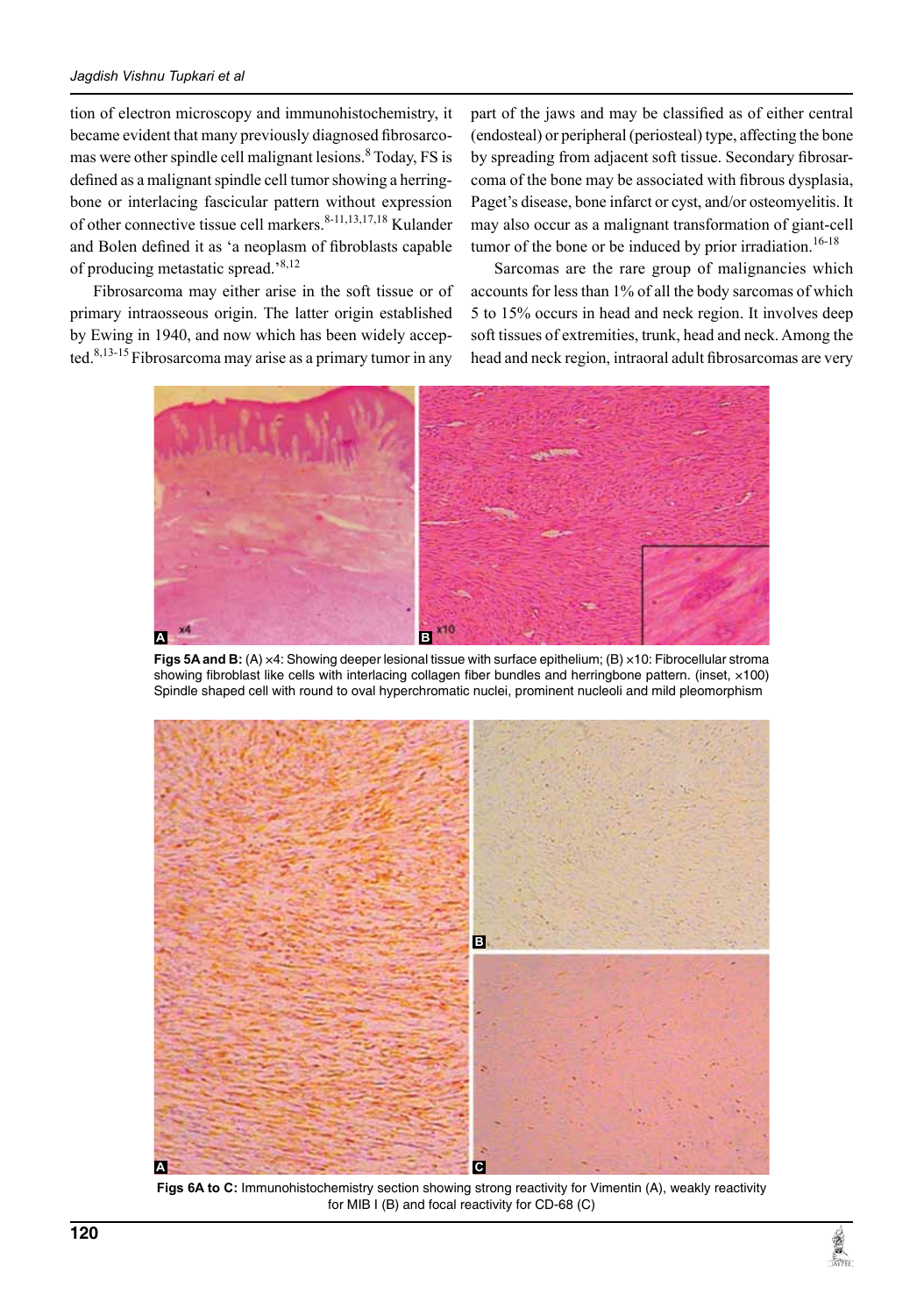| Intraoral Soft Tissue Fibrosarcoma: A Case Report and Review |  |  |  |
|--------------------------------------------------------------|--|--|--|
|--------------------------------------------------------------|--|--|--|

| <b>Table 1: Different IHC markers reactivity</b> |                   |         |           |                 |          |           |        |  |
|--------------------------------------------------|-------------------|---------|-----------|-----------------|----------|-----------|--------|--|
| <b>IHC markers</b>                               | Cytokeratin       | $S-100$ | Desmin    | <b>Vimentin</b> | MIB I    | $CD-68$   | CD-105 |  |
| Lesions                                          |                   | Protein |           |                 |          |           |        |  |
| Present case (fibrosarcoma)                      | $\qquad \qquad -$ |         |           | $^{+++}$        | Focaly + | $\ddot{}$ |        |  |
| Monophasic fibrous synovial<br>sarcoma           |                   | +       |           |                 |          |           |        |  |
| Malignant peripheral nerve<br>sheath tumor       |                   | +       |           |                 |          |           |        |  |
| Desmoplastic malignant<br>melanoma               |                   | +       |           |                 |          |           |        |  |
| <b>Fibromatosis</b>                              |                   |         | $\ddot{}$ |                 |          |           |        |  |

rare.<sup>3,13-15</sup> The soft tissue FS occurs mainly in the subcutaneous, muscular and tendinous tissues.<sup>13-15</sup>

The etiology of fibrosarcoma remains obscure. Although, radiation exposure has been thought to be the most important etiological factor, followed by trauma, and underlying conditions of bone like Paget's disease, fibrous dysplasia, or chronic osteomyelitis.16,17 The epidemiological evidence for a causal relation between rabies vaccination and development of fibrosarcoma at the vaccination site in cats also has been made.<sup>18</sup>

A Fs in its earlier growth phase often presents as an innocuous nodule. Indeed, it may grow very slowly and progress locally in a fairly indolent form during this earlier phase. However, it may begin to grow rapidly after an inadequate attempt at removal. When this phase is ultimately reached, there are few neoplasms that are more malignant or that will kill with greater certainty.<sup>19</sup> Clinically, the lesion can cause pain, swelling, paresthesia, and occasionally, losing of teeth and ulceration of the overlying mucosa.<sup>20</sup>

It is more frequent in the fifth and sixth decades of age but cases in children and congenital cases are described in the literature.21-24

Because of different clinical behavior and distinctive molecular alterations, infantile fibrosarcoma (IFS) must be considered a separate entity from the identical lesion in adults. Previous literature did not show any unanimous opinion regarding the cut-off age for use of term infantile FS. Different authors have mentioned a cut-off age of 2 years and upto 5 years.<sup>25</sup>

The histological appearance of fibrosarcoma does not allow a distinction between a tumor of the bone from one arising in soft tissue.<sup>26</sup> Histologically, the degree of differentiation is variable, from being comparable to a benign fibroma to a highly anaplastic tumor, thus presenting a diagnostic dilemma to histopathologists.16 Microscopically, there is proliferation of fibroblasts with variable amounts of collagen and reticulin fiber formation. Fibrosarcoma sometimes contains hyalinized collagen that cannot be differentiated from osteoid substance. Characteristically, the cells are uniform spindle-shaped (spindle cell sarcoma), multipolar, with elongated oval or round hyperchromatic nuclei and

sometimes may vary little in size and shape. These cells are arranged in interlocking bands or fascicles that run in different directions, and may be arranged in a herringbone pattern or chevron-like with areas of myxomatous, pseudomyxomatous and cartilaginous changes.<sup>14,15</sup>

Its histological grading is based on the degree of cellularity, degree of cellular differentiation, mitotic activity, the amount of collagen produced by the tumor cells and the extent of necrosis.<sup>14</sup> Fibrosarcoma can be graded as either a low or high grade of malignancy. Low-grade fibrosarcoma shows spindle cells arranged in fascicles with low to moderate cellularity and a herringbone appearance. This type of fibrosarcoma has a mild degree of nuclear pleomorphism, rare mitosis and collagenous stroma. High-grade lesions show an intense nuclear pleomorphism, greater cellularity and atypical mitosis. The nuclei can be spindle shaped, oval or round. The histological appearance of high-grade fibrosarcoma may be similar to other tumors, such as malignant fibrous histiocytoma, liposarcoma or synovial sarcoma.<sup>16</sup> The French Federation Nationale des Centres de Lutte Contre le Cancer (FNCLCC) grading system is based on the number of mitotic figures, tumor differentiation, and the presence of tumor-necrosis, is recent one, and most widely accepted. $27$ 

Different histological types of this tumor exist, one of which is myxofibrosarcoma, which was initially described by Angerval in 1977. It is characterized by low cellularity composed of spindle-shaped cells with minimal cytological atypia, and with cells deposited in a variably fibrous and myxoid stroma, usually appearing more myxoid than fibrous. Myxofibrosarcoma has been defined as a malignant fibroblastic lesion in which at least 50% of the entire tumor displays a highly vascularized and myxoid stroma with distinctive curvilinear vessels.<sup>14</sup> The positive immunostaining for vimentin, together with negative staining for muscular immunomarkers, helps to diagnose fibrosarcoma.<sup>16</sup>

#### **Differential diagnosis**

It is often difficult to distinguish fibrosarcoma from other spindle cells tumors, and in many instances only careful examination of multiple sections and ancillary studies permit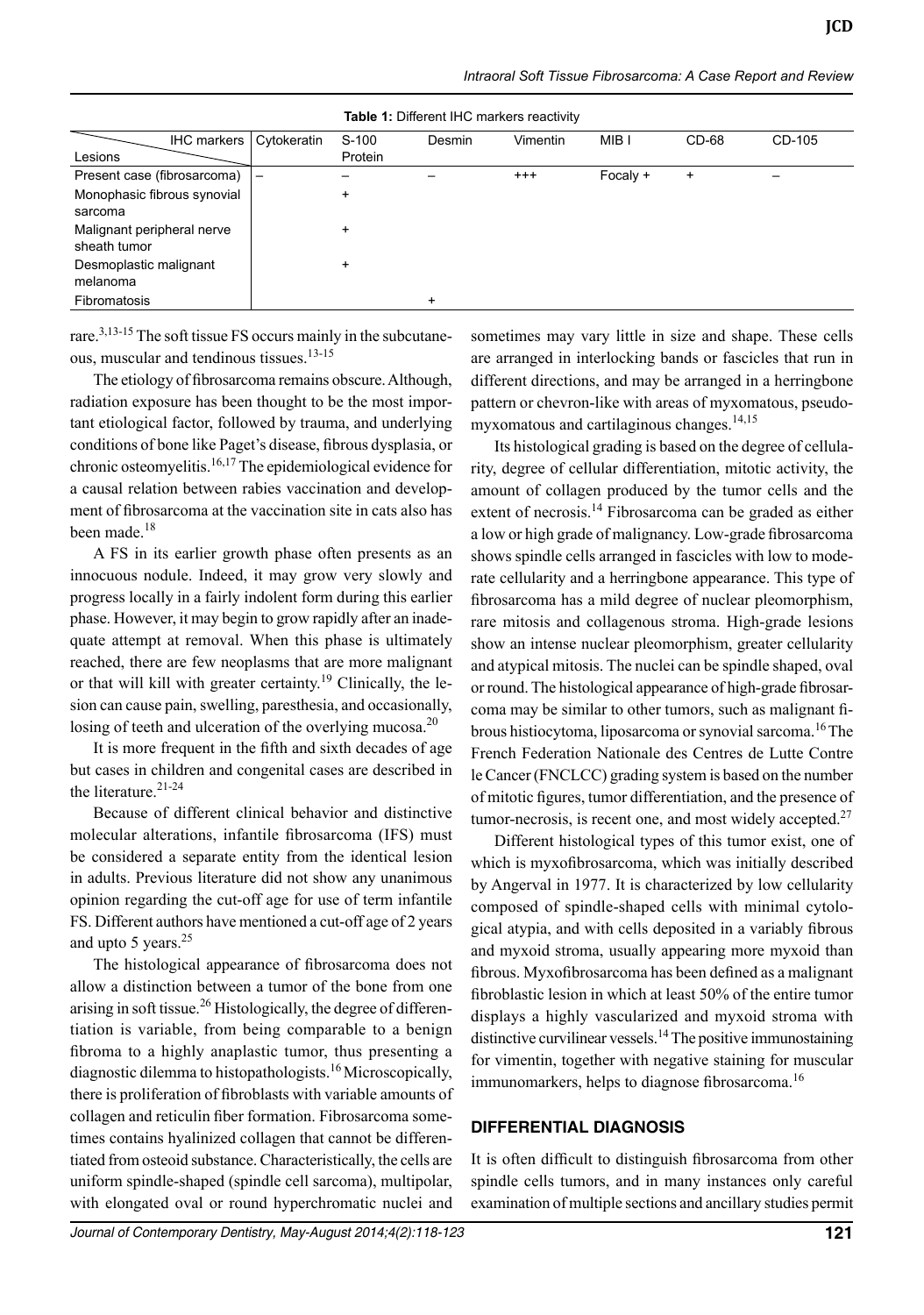a correct diagnosis. In bioptic differential diagnosis crucial role is played by immunohistochemical investigation.

Monophasic fibrous synovial sarcoma may also closely simulate FS, although it is generally composed of more ovoid-appearing cells arranged in an irregular fascicular growth pattern. The presence of prominent branching (staghorn) vasculature, distinct focal calcifications, any 'pseudo-osteoid,' or gland or gland-like spaces were identified, then the tumor was excluded as amonophasic synovial sarcoma.<sup>28,29</sup> Moreover, many of these sarcomas have areas in which the cells contain more eosinophilic cytoplasm with a suggestion of cellular cohesion, even if well-formed glands are not present. Immunohistochemically, almost all cases of synovial sarcoma expressed at least one epithelial marker, such as various cytokeratins, human milk fat globule membrane antigen (HMFG-2) and epithelial membrane antigen (EMA), a feature not found in fibrosarcoma.<sup>30,31</sup>

Aggressive fibromatosis; a non-neoplastic spindle cell proliferation of childhood which may be locally aggressive but has no metastatic potential. It may also show a distinct spindle cell pattern as in FS. The fibromatosis constitute part of a spectrum of poorly understood proliferative lesion whose histologic features overlap to such an extent that the pathologist may be more influenced by the anatomic location of the lesion, sex and clinical behavior than by the histologic appearance in rendering his or her diagnosis.<sup>31</sup> The fibromatosis that occur in the head and neck including those that involve oral and paraoral structures is considered under the heading of extra-abdominal fibromatosis, infantile fibromatosis is the childhood counterpart of extra-abdominal fibromatosis.<sup>31</sup> The grade 1 fibrosarcoma is usually discernable from fibromatosis by the presence of occasional larger nuclei with ominous chromatin clumping, greater cellularity, greater mitotic activity and thin rather than thick collagen bundles.28,31 Immunohistochemistry can be used as an exclusion criteria to differentiate from sarcomas arising from other mesenchymal tissues. However, it may be of little help in differential diagnosis, from the fibrous connective tissue tumors as positive immunostaining against vimentin can be observed in all of them (Table 1). $31$ 

The low grade FS shows low to moderate cellularity with often nuclear overlap, nuclear hyperchromasia and more prominent nucleoli as compared to the fibromatosis. Necrosis and vessel formation are rarely seen in low grade fibrosarcoma, which are absent in case of fibromatosis.<sup>30</sup>

The final diagnosis of fibrosarcoma was based on a number of factors which included spindle shaped monotonous population of fibroblasts arranged in a fasciculated pattern, sparse presence of collagen, nuclear overlap, small districts of necrosis and presence of mitotic figures including atypic form.<sup>31</sup>

The treatment of choice is surgical resection with a wide margin. The need for adjuvant radiotherapy and/or chemotherapy is still unclear and is normally indicated in high-grade tumors, because these tumors may present subclinical or microscopic metastases at the time of diagnosis.<sup>8</sup>

Fibrosacroma is a rare malignancy in the oral cavity; local recurrence is frequent, but metastases are rare and spreads by both the local invasion and hematogenous dissemination the commonest site for metastases being the lungs and bones, especially the axial skeleton and rarely to lymph nodes. Metastasis occurs in 9 to 63% of patients and is time and grade dependent. Five years survival is 39 to 54%.<sup>21,22,32,33</sup>

In our case, the patient underwent hemimandibulectomy on right side with placement of costochondral graft from patient's tibia. The surgery was accomplished at tertiary referral center in October 2013. The patient is under continuous follow-up and no recurrence has been reported so far.

# **Conclusion**

As has been emphasized that, FS is inherently a diagnosis of exclusion, and this diagnosis should be rendered only with the greatest of care, after all other mesenchymal and nonmesenchymal mimics have been excluded through a combination of careful morphological study and ancillary testing. A case of intraoral soft tissue fibrosarcoma with minimal bony involvement and histological grading type 1 (low grade) is reported. The various features that aid in determining the histopathological grading of fibrosarcoma and differentiation from other tumor is emphasized. The role of immunohistochemistry in the present case is evaluated and is found to be of significance in the differentiation of FS from other fibrous connective tissue tumors.

Fibrosarcoma arising within the head and neck region is quite rare, thus it should be included in the differential diagnosis, especially in case of rapidly growing intraoral lesions.

#### **Acknowledgment**

The authors would like to acknowledge the kind support and encouragement of Dr MG Pawar, Dean, Government Dental College and Hospital, Mumbai, India.

#### **References**

- 1. Gorsky M, Epstein JB. Craniofacial osseous and chondromatous sarcomas in British Columbia, a review of 34 cases. Oral Oncology 2000;36(1):27-31.
- 2. Gorsky M, Epstein JB. Head and neck and intraoral soft tissue sarcomas. Oral Oncology 1998;34(4):292-296.
- 3. Aljabab AS, Nason RW, Kazi R, Pathak KA. Head and neck soft tissue sarcoma. Ind J Surg Oncol Oct-Dec 2011;2(4):286-290.
- 4. Quick D, Cutler M. Neurogenic sarcoma: a clinical and pathological study. Ann Surg Dec 1927;86(6):810-829.
- 5. Staut AP. Fibrosarcoma. The malignant tumor of fibroblast. Cancer 1948;1(1):30-63.